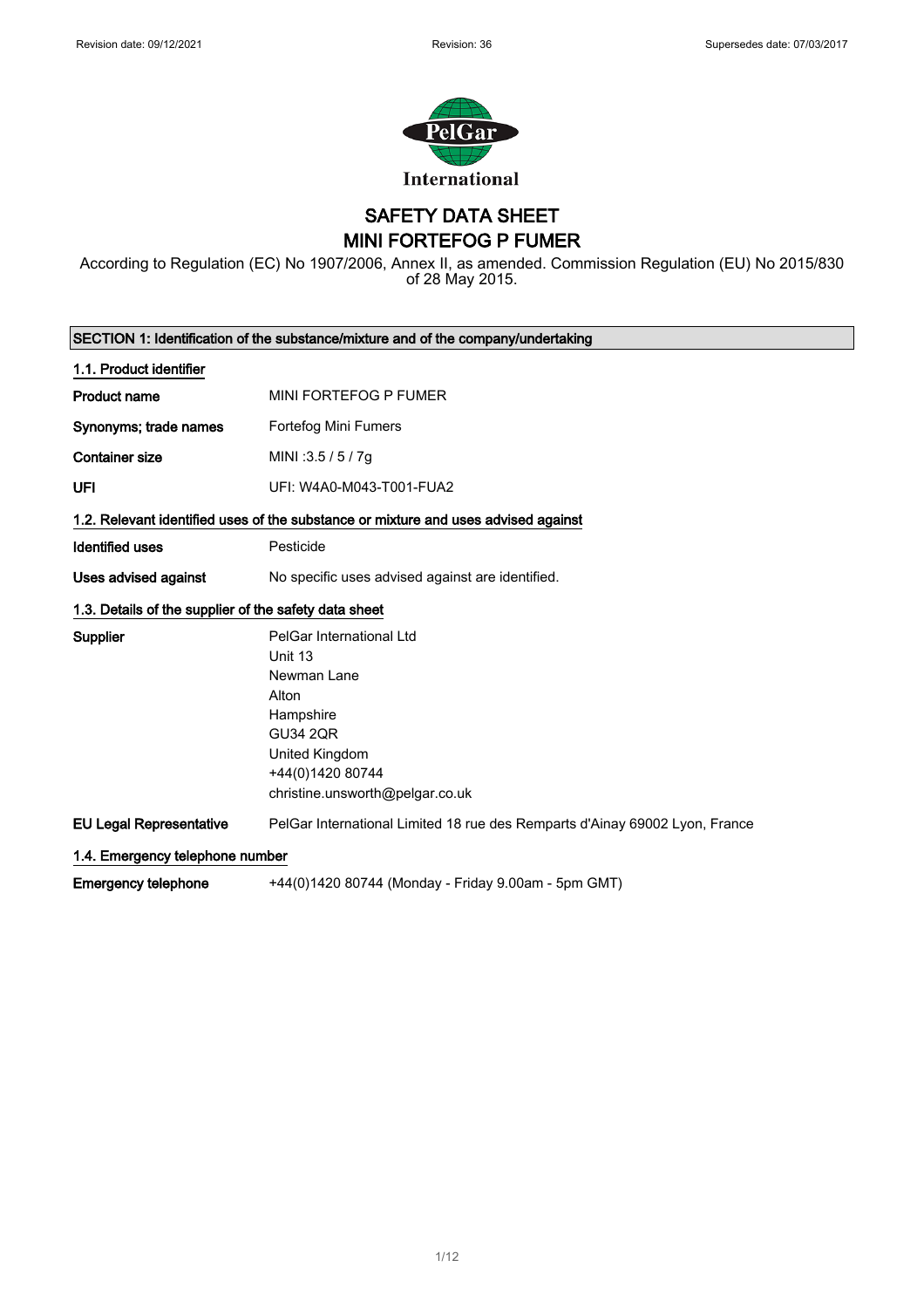| National emergency telephone Austria: +43 1 406 43 43 |                                                                                              |
|-------------------------------------------------------|----------------------------------------------------------------------------------------------|
| number                                                | Belgium: 070 245 245                                                                         |
|                                                       | Bulgaria: +359 2 9154 233                                                                    |
|                                                       | Croatia: +3851 2348 342                                                                      |
|                                                       | <b>Cyprus: 1401</b>                                                                          |
|                                                       | Czech Republic: +420 224 919 293, +420 224 915 402                                           |
|                                                       | Denmark: +45 8212 1212                                                                       |
|                                                       | Estonia: 16662                                                                               |
|                                                       | Finland: 0800 147 111                                                                        |
|                                                       | France: +33 (0) 145 42 59 59                                                                 |
|                                                       | Germany: +44 (0)1420 80744 (9am-5pm Monday- Friday GMT)                                      |
|                                                       | Greece: (0030) 2107793777                                                                    |
|                                                       | Hungary: +36-80-201-199                                                                      |
|                                                       | Iceland: (+354) 543 1000 / 112                                                               |
|                                                       | Ireland: Members of Public: +353 (01) 809 2166. (8am-10pm daily)                             |
|                                                       | Ireland: Healthcare Professionals: +353 (01) 809 2566 (24 hour service)<br>Italy: 0382-24444 |
|                                                       | Latvia: +371 67042473                                                                        |
|                                                       | Liechtenstein: +44 (0)1420 80744 (9am-5pm Monday- Friday GMT)                                |
|                                                       | Lithuania: +370 (85) 2362052                                                                 |
|                                                       | Luxembourg: 8002 5500                                                                        |
|                                                       | Malta: +44 (0)1420 80744 (9am-5pm Monday- Friday GMT)                                        |
|                                                       | Netherlands: +31(0)30 274 8888 Healthcare Professionals only                                 |
|                                                       | Norway: 22 59 13 00                                                                          |
|                                                       | Poland: +44 (0)1420 80744 (9am-5pm Monday- Friday GMT)                                       |
|                                                       | Portugal: +351 800 250 250                                                                   |
|                                                       | Romania: +40213183606                                                                        |
|                                                       | Slovakia: +421 2 5477 4166                                                                   |
|                                                       | Slovenia: 112                                                                                |
|                                                       | Spain: +34 91 562 04 20                                                                      |
|                                                       | Sweden: 112 - Begär Giftinformation                                                          |

### SECTION 2: Hazards identification

| 2.1. Classification of the substance or mixture |                                                                                                                                                        |  |
|-------------------------------------------------|--------------------------------------------------------------------------------------------------------------------------------------------------------|--|
| Classification (EC 1272/2008)                   |                                                                                                                                                        |  |
| <b>Physical hazards</b>                         | Not Classified                                                                                                                                         |  |
| <b>Health hazards</b>                           | Skin Sens. 1 - H317                                                                                                                                    |  |
| <b>Environmental hazards</b>                    | Aquatic Acute 1 - H400 Aquatic Chronic 1 - H410                                                                                                        |  |
| Human health                                    | May cause sensitisation or allergic reactions in sensitive individuals.                                                                                |  |
| Environmental                                   | The product contains a substance which is very toxic to aquatic organisms and which may<br>cause long-term adverse effects in the aquatic environment. |  |
| Physicochemical                                 | Product burns without a flame to give a dense white smoke.                                                                                             |  |
| 2.2. Label elements                             |                                                                                                                                                        |  |
| <b>Hazard pictograms</b>                        |                                                                                                                                                        |  |
|                                                 |                                                                                                                                                        |  |

Signal word Warning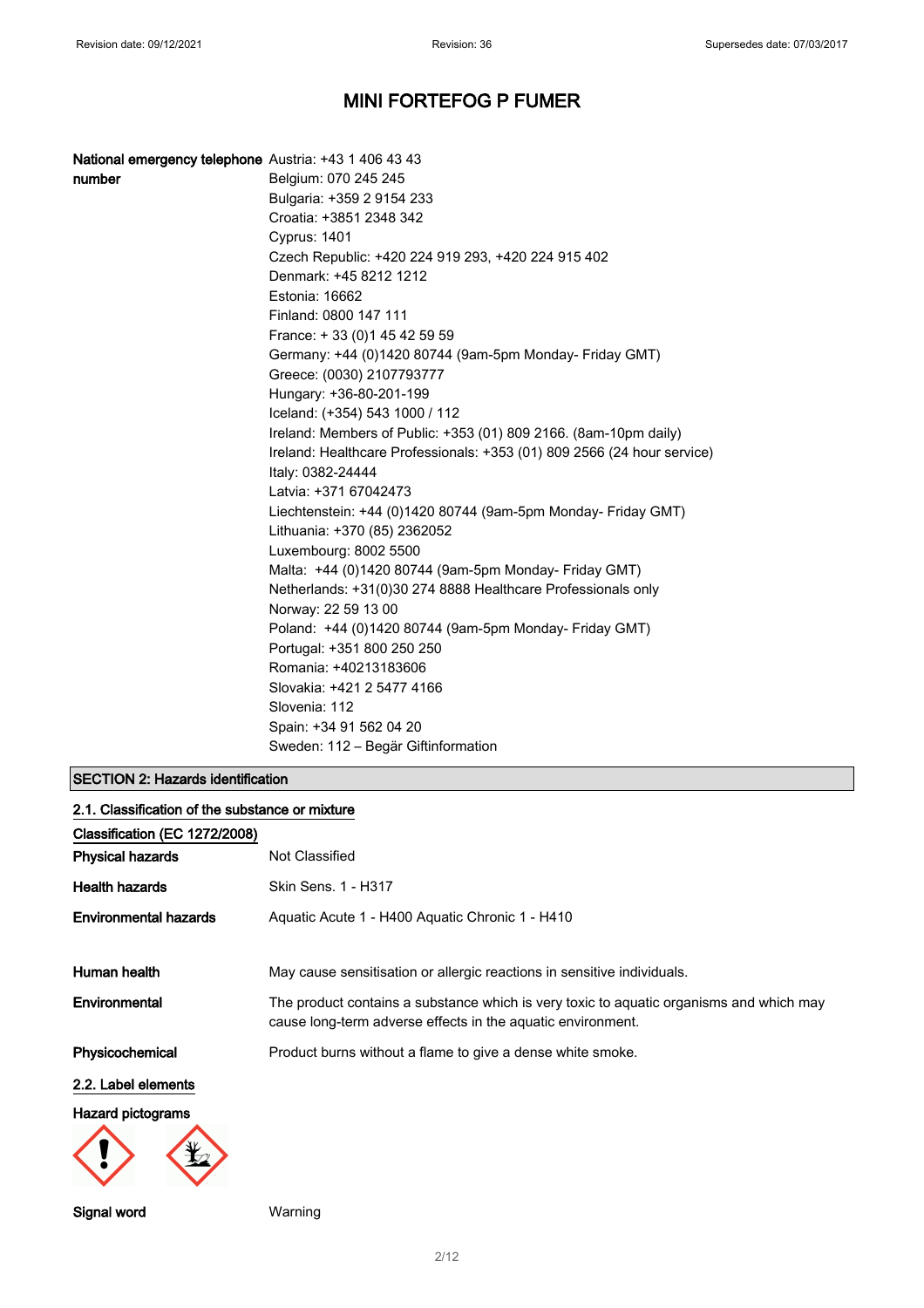| <b>Hazard statements</b>        | H317 May cause an allergic skin reaction.<br>H410 Very toxic to aquatic life with long lasting effects.                                                                                                                                                                                                                                                                                                                                                                                                                                                                                                                                                                                                                                                                                                                                                                                                   |
|---------------------------------|-----------------------------------------------------------------------------------------------------------------------------------------------------------------------------------------------------------------------------------------------------------------------------------------------------------------------------------------------------------------------------------------------------------------------------------------------------------------------------------------------------------------------------------------------------------------------------------------------------------------------------------------------------------------------------------------------------------------------------------------------------------------------------------------------------------------------------------------------------------------------------------------------------------|
| <b>Precautionary statements</b> | P <sub>102</sub> Keep out of reach of children.<br>P210 Keep away from heat, hot surfaces, sparks, open flames and other ignition sources. No<br>smoking.<br>P220 Keep away from clothing and other combustible materials.<br>P270 Do not eat, drink or smoke when using this product.<br>P264 Wash contaminated skin thoroughly after handling.<br>P273 Avoid release to the environment.<br>P261 Avoid breathing dust.<br>P261 Avoid breathing fume.<br>P332+P313 If skin irritation occurs: Get medical advice/ attention.<br>P304+P340 IF INHALED: Remove person to fresh air and keep comfortable for breathing.<br>P301+P312 IF SWALLOWED: Call a POISON CENTRE/doctor if you feel unwell.<br>P370+P378 In case of fire: Use foam, carbon dioxide, dry powder or water fog to extinguish.<br>P391 Collect spillage.<br>P501 Dispose of contents/ container in accordance with national regulations. |
| Contains                        | <b>PERMETHRIN</b>                                                                                                                                                                                                                                                                                                                                                                                                                                                                                                                                                                                                                                                                                                                                                                                                                                                                                         |

#### 2.3. Other hazards

This product does not contain any substances classified as PBT or vPvB.

| <b>SECTION 3: Composition/information on ingredients</b>           |                             |          |
|--------------------------------------------------------------------|-----------------------------|----------|
| 3.2. Mixtures                                                      |                             |          |
| <b>PERMETHRIN</b>                                                  |                             | 12.5-15% |
| CAS number: 52645-53-1                                             | EC number: 258-067-9        |          |
| M factor (Acute) = $1000$                                          | M factor (Chronic) = $1000$ |          |
|                                                                    |                             |          |
| Classification                                                     |                             |          |
| Acute Tox. 4 - H302                                                |                             |          |
| <b>Acute Tox. 4 - H332</b>                                         |                             |          |
| Skin Sens. 1 - H317                                                |                             |          |
| Aquatic Acute 1 - H400                                             |                             |          |
| Aquatic Chronic 1 - H410                                           |                             |          |
|                                                                    |                             |          |
| <b>POTASSIUM CHLORATE</b>                                          |                             | 12.5-15% |
| CAS number: 3811-04-9                                              | EC number: 223-289-7        |          |
| Classification                                                     |                             |          |
| Ox. Sol. 1 - H271                                                  |                             |          |
| Acute Tox. 4 - H302                                                |                             |          |
| Acute Tox. 4 - H332                                                |                             |          |
| Aquatic Chronic 2 - H411                                           |                             |          |
| The full text fer all bezerd etatements is displayed in Coetian 16 |                             |          |

The full text for all hazard statements is displayed in Section 16.

### SECTION 4: First aid measures

### 4.1. Description of first aid measures

General information Get medical attention if any discomfort continues. Show this Safety Data Sheet to the medical personnel.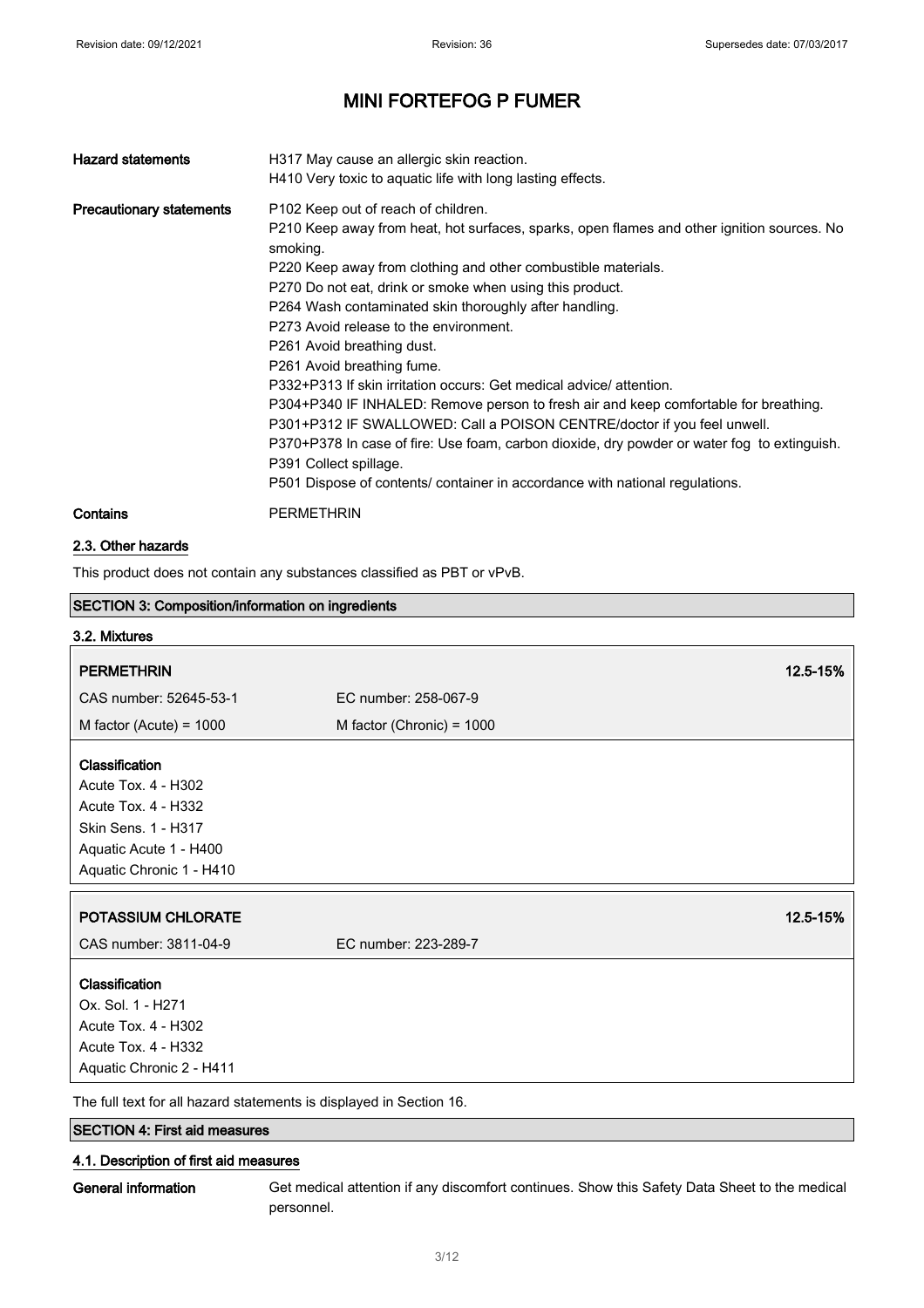$\blacksquare$ 

# MINI FORTEFOG P FUMER

| Inhalation                                                 | Move affected person to fresh air and keep warm and at rest in a position comfortable for<br>breathing. Loosen tight clothing such as collar, tie or belt. Get medical attention if symptoms<br>are severe or persist.                                                                                                                                                                                                                                                 |
|------------------------------------------------------------|------------------------------------------------------------------------------------------------------------------------------------------------------------------------------------------------------------------------------------------------------------------------------------------------------------------------------------------------------------------------------------------------------------------------------------------------------------------------|
| Ingestion                                                  | Rinse mouth thoroughly with water. Get medical advice/attention if you feel unwell. Do not<br>induce vomiting unless under the direction of medical personnel.                                                                                                                                                                                                                                                                                                         |
| <b>Skin contact</b>                                        | It is important to remove the substance from the skin immediately. In the event of any<br>sensitisation symptoms developing, ensure further exposure is avoided. Remove<br>contamination with soap and water or recognised skin cleansing agent. Get medical attention<br>if symptoms are severe or persist after washing.                                                                                                                                             |
| Eye contact                                                | Remove any contact lenses and open eyelids wide apart. Rinse with water. Get medical<br>attention if any discomfort continues.                                                                                                                                                                                                                                                                                                                                         |
| <b>Protection of first aiders</b>                          | First aid personnel should wear appropriate protective equipment during any rescue.                                                                                                                                                                                                                                                                                                                                                                                    |
|                                                            | 4.2. Most important symptoms and effects, both acute and delayed                                                                                                                                                                                                                                                                                                                                                                                                       |
| <b>General information</b>                                 | The severity of the symptoms described will vary dependent on the concentration and the<br>length of exposure.                                                                                                                                                                                                                                                                                                                                                         |
| Inhalation                                                 | No specific symptoms known.                                                                                                                                                                                                                                                                                                                                                                                                                                            |
| Ingestion                                                  | May cause sensitisation or allergic reactions in sensitive individuals.                                                                                                                                                                                                                                                                                                                                                                                                |
| <b>Skin contact</b>                                        | May cause skin sensitisation or allergic reactions in sensitive individuals. Prolonged contact<br>may cause dryness of the skin.                                                                                                                                                                                                                                                                                                                                       |
| Eye contact                                                | No specific symptoms known. May be slightly irritating to eyes.                                                                                                                                                                                                                                                                                                                                                                                                        |
|                                                            | 4.3. Indication of any immediate medical attention and special treatment needed                                                                                                                                                                                                                                                                                                                                                                                        |
| Notes for the doctor                                       | Treat symptomatically. May cause sensitisation or allergic reactions in sensitive individuals.                                                                                                                                                                                                                                                                                                                                                                         |
| <b>SECTION 5: Firefighting measures</b>                    |                                                                                                                                                                                                                                                                                                                                                                                                                                                                        |
| 5.1. Extinguishing media                                   |                                                                                                                                                                                                                                                                                                                                                                                                                                                                        |
| Suitable extinguishing media                               | The product is not flammable. Extinguish with alcohol-resistant foam, carbon dioxide, dry<br>powder or water fog. Use fire-extinguishing media suitable for the surrounding fire.                                                                                                                                                                                                                                                                                      |
| Unsuitable extinguishing<br>media                          | Do not use water jet as an extinguisher, as this will spread the fire.                                                                                                                                                                                                                                                                                                                                                                                                 |
| 5.2. Special hazards arising from the substance or mixture |                                                                                                                                                                                                                                                                                                                                                                                                                                                                        |
| Specific hazards                                           | None known.                                                                                                                                                                                                                                                                                                                                                                                                                                                            |
| <b>Hazardous combustion</b><br>products                    | Thermal decomposition or combustion products may include the following substances:<br>Harmful gases or vapours.                                                                                                                                                                                                                                                                                                                                                        |
| 5.3. Advice for firefighters                               |                                                                                                                                                                                                                                                                                                                                                                                                                                                                        |
| Protective actions during<br>firefighting                  | Avoid breathing fire gases or vapours. Evacuate area. Cool containers exposed to heat with<br>water spray and remove them from the fire area if it can be done without risk. Cool containers<br>exposed to flames with water until well after the fire is out. Avoid discharge to the aquatic<br>environment. Control run-off water by containing and keeping it out of sewers and<br>watercourses. If risk of water pollution occurs, notify appropriate authorities. |
| Special protective equipment<br>for firefighters           | Wear positive-pressure self-contained breathing apparatus (SCBA) and appropriate protective<br>clothing. Firefighter's clothing conforming to European standard EN469 (including helmets,<br>protective boots and gloves) will provide a basic level of protection for chemical incidents.                                                                                                                                                                             |

SECTION 6: Accidental release measures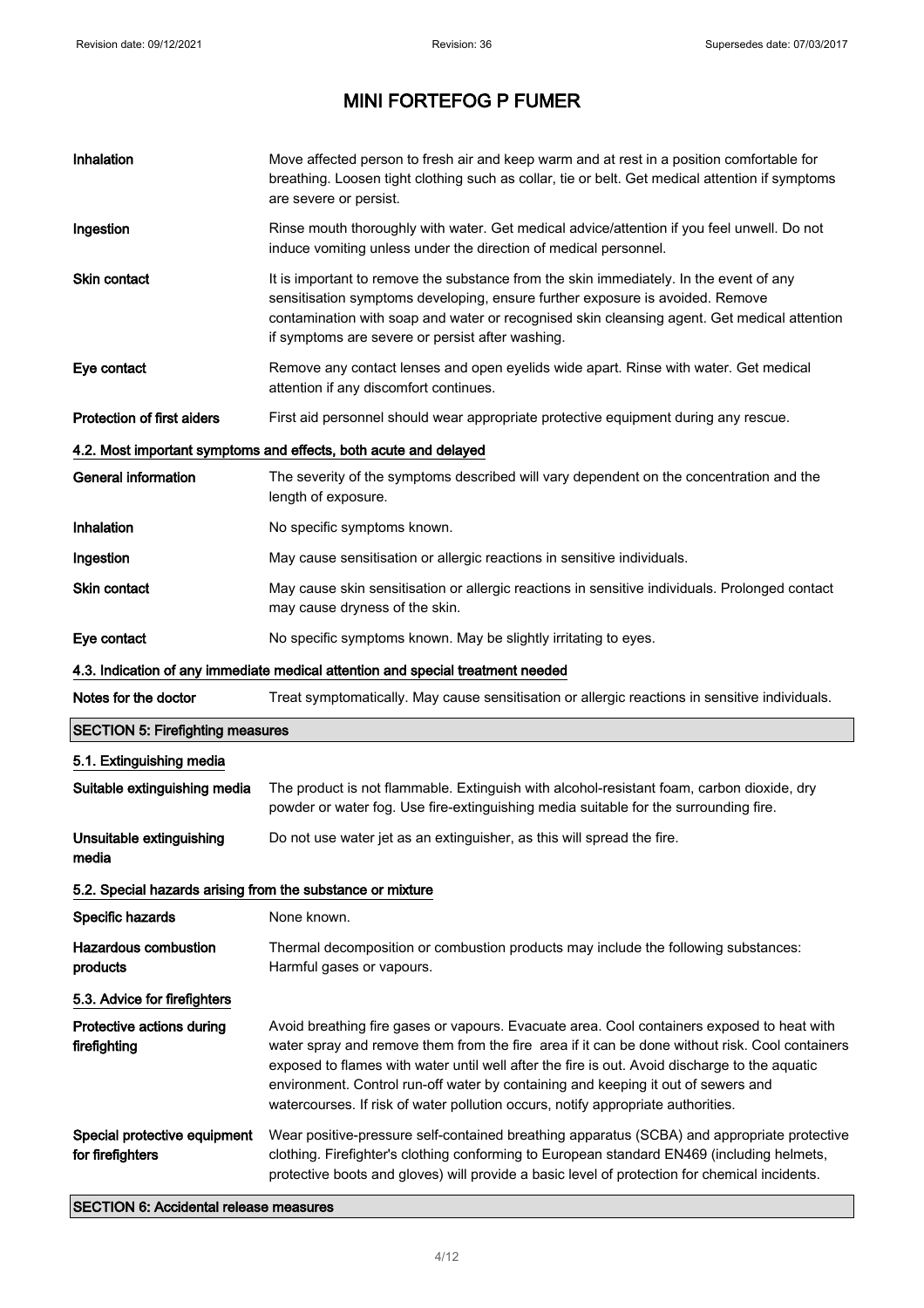#### 6.1. Personal precautions, protective equipment and emergency procedures

| <b>Personal precautions</b>                               | Wear protective clothing as described in Section 8 of this safety data sheet. No action shall be<br>taken without appropriate training or involving any personal risk. Do not touch or walk into<br>spilled material. Avoid contact with skin and eyes.                                                                                                                                                                                                                                                 |
|-----------------------------------------------------------|---------------------------------------------------------------------------------------------------------------------------------------------------------------------------------------------------------------------------------------------------------------------------------------------------------------------------------------------------------------------------------------------------------------------------------------------------------------------------------------------------------|
| 6.2. Environmental precautions                            |                                                                                                                                                                                                                                                                                                                                                                                                                                                                                                         |
| <b>Environmental precautions</b>                          | Avoid discharge into drains or watercourses or onto the ground. Avoid discharge to the<br>aquatic environment.                                                                                                                                                                                                                                                                                                                                                                                          |
| 6.3. Methods and material for containment and cleaning up |                                                                                                                                                                                                                                                                                                                                                                                                                                                                                                         |
| Methods for cleaning up                                   | Wear protective clothing as described in Section 8 of this safety data sheet. Clear up spills<br>immediately and dispose of waste safely. Collect spillage with a shovel and broom, or similar<br>and reuse, if possible. Collect and place in suitable waste disposal containers and seal<br>securely. Flush contaminated area with plenty of water. Wash thoroughly after dealing with a<br>spillage. Dangerous for the environment. Do not empty into drains. For waste disposal, see<br>Section 13. |
| 6.4. Reference to other sections                          |                                                                                                                                                                                                                                                                                                                                                                                                                                                                                                         |
| Reference to other sections                               | For personal protection, see Section 8. See Section 11 for additional information on health<br>hazards. See Section 12 for additional information on ecological hazards. For waste disposal,<br>see Section 13.                                                                                                                                                                                                                                                                                         |
| <b>SECTION 7: Handling and storage</b>                    |                                                                                                                                                                                                                                                                                                                                                                                                                                                                                                         |
| 7.1. Precautions for safe handling                        |                                                                                                                                                                                                                                                                                                                                                                                                                                                                                                         |
| Usage precautions                                         | Keep out of the reach of children. Read and follow manufacturer's recommendations. Wear<br>protective clothing as described in Section 8 of this safety data sheet. Keep away from food,<br>drink and animal feeding stuffs. Keep container tightly sealed when not in use. Avoid<br>discharge to the aquatic environment. Do not handle until all safety precautions have been<br>read and understood. Do not handle broken packages without protective equipment. Do not<br>reuse empty containers.   |
| Advice on general<br>occupational hygiene                 | Wash promptly if skin becomes contaminated. Take off contaminated clothing. Wash<br>contaminated clothing before reuse.                                                                                                                                                                                                                                                                                                                                                                                 |
|                                                           | 7.2. Conditions for safe storage, including any incompatibilities                                                                                                                                                                                                                                                                                                                                                                                                                                       |
| <b>Storage precautions</b>                                | Store away from incompatible materials (see Section 10). Keep only in the original container.<br>Keep container tightly closed, in a cool, well ventilated place. Keep containers upright. Protect<br>containers from damage.                                                                                                                                                                                                                                                                           |
| Storage class                                             | Miscellaneous hazardous material storage.                                                                                                                                                                                                                                                                                                                                                                                                                                                               |
| 7.3. Specific end use(s)                                  |                                                                                                                                                                                                                                                                                                                                                                                                                                                                                                         |
| Specific end use(s)                                       | The identified uses for this product are detailed in Section 1.2.                                                                                                                                                                                                                                                                                                                                                                                                                                       |
| Usage description                                         | Pesticide smoke generator.                                                                                                                                                                                                                                                                                                                                                                                                                                                                              |
| <b>SECTION 8: Exposure controls/Personal protection</b>   |                                                                                                                                                                                                                                                                                                                                                                                                                                                                                                         |

#### 8.1. Control parameters

### Occupational exposure limits

### TALC

Magnesium Carbonate TWA – 8hrs: 4 mg/m3 respirable dust; 10 mg/m3 total dust Magnesium Silicate TWA – 8hrs: 1 mg/m3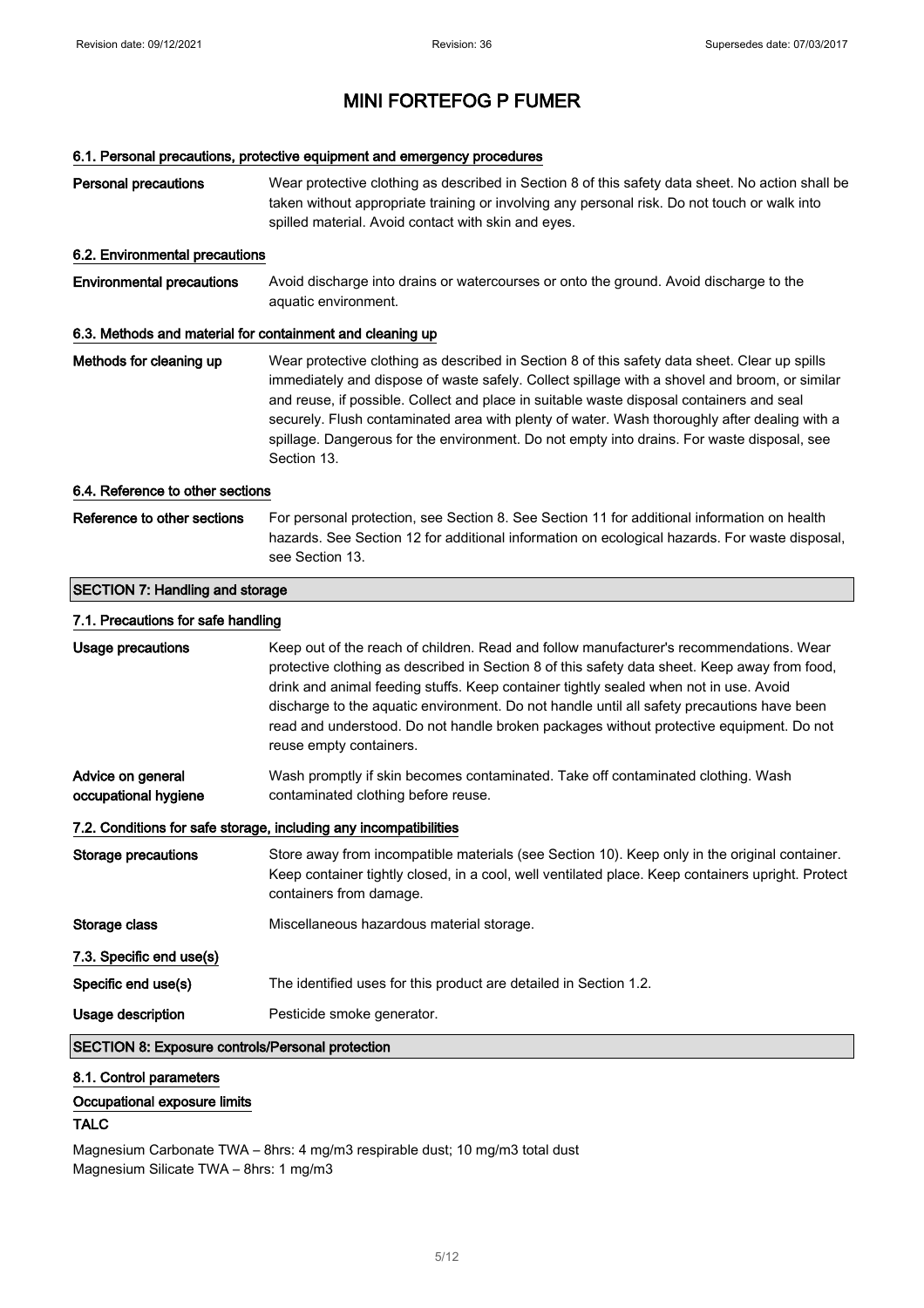| Ingredient comments                       | When using this product, refer to the label for details. Should it be necessary to enter the<br>treated area whilst smoke remains in the atmosphere, respiratory protective equipment and<br>eye protection must be used (see HSE Guidance Booklet (HS)G53 'Respiratory Protective<br>Equipment - A Practical Guide for Users')                                              |
|-------------------------------------------|------------------------------------------------------------------------------------------------------------------------------------------------------------------------------------------------------------------------------------------------------------------------------------------------------------------------------------------------------------------------------|
| 8.2. Exposure controls                    |                                                                                                                                                                                                                                                                                                                                                                              |
| Appropriate engineering<br>controls       | Provide adequate ventilation. Observe any occupational exposure limits for the product or<br>ingredients.                                                                                                                                                                                                                                                                    |
| Eye/face protection                       | Eyewear complying with an approved standard should be worn if a risk assessment indicates<br>eye contact is possible.                                                                                                                                                                                                                                                        |
| Hand protection                           | Chemical resistant impervious gloves or gauntlets complying with an approved standard<br>should be worn at all times when handling chemical products if a risk assessment indicates<br>this is necassary.                                                                                                                                                                    |
| Other skin and body<br>protection         | May cause skin sensitisation or allergic reactions in sensitive individuals. Wear appropriate<br>clothing to prevent repeated or prolonged skin contact.                                                                                                                                                                                                                     |
| Hygiene measures                          | Wash after use and before eating, smoking and using the toilet. Do not eat, drink or smoke<br>when using this product.                                                                                                                                                                                                                                                       |
| <b>Respiratory protection</b>             | Respiratory protection complying with an approved standard should be worn if a risk<br>assessment indicates inhalation of the concentrate is possible. Ensure all respiratory<br>protective equipment is suitable for its intended use and is 'CE'-marked.                                                                                                                   |
| <b>Environmental exposure</b><br>controls | Keep container tightly sealed when not in use. Emissions from ventilation or work process<br>equipment should be checked to ensure they comply with the requirements of environmental<br>protection legislation. In some cases, fume scrubbers, filters or engineering modifications to<br>the process equipment will be necessary to reduce emissions to acceptable levels. |

### SECTION 9: Physical and chemical properties

#### 9.1. Information on basic physical and chemical properties

| Appearance                                      | Powder.                   |
|-------------------------------------------------|---------------------------|
| Colour                                          | White/off-white.          |
| Odour                                           | Characteristic.           |
| Odour threshold                                 | No information available. |
| рH                                              | No information available. |
| <b>Melting point</b>                            | No information available. |
| Initial boiling point and range                 | No information available. |
| Flash point                                     | No information available. |
| <b>Evaporation rate</b>                         | No information available. |
| <b>Evaporation factor</b>                       | No information available. |
| Flammability (solid, gas)                       | No information available. |
| Upper/lower flammability or<br>explosive limits | No information available. |
| Other flammability                              | No information available. |
| Vapour pressure                                 | No information available. |
| Vapour density                                  | No information available. |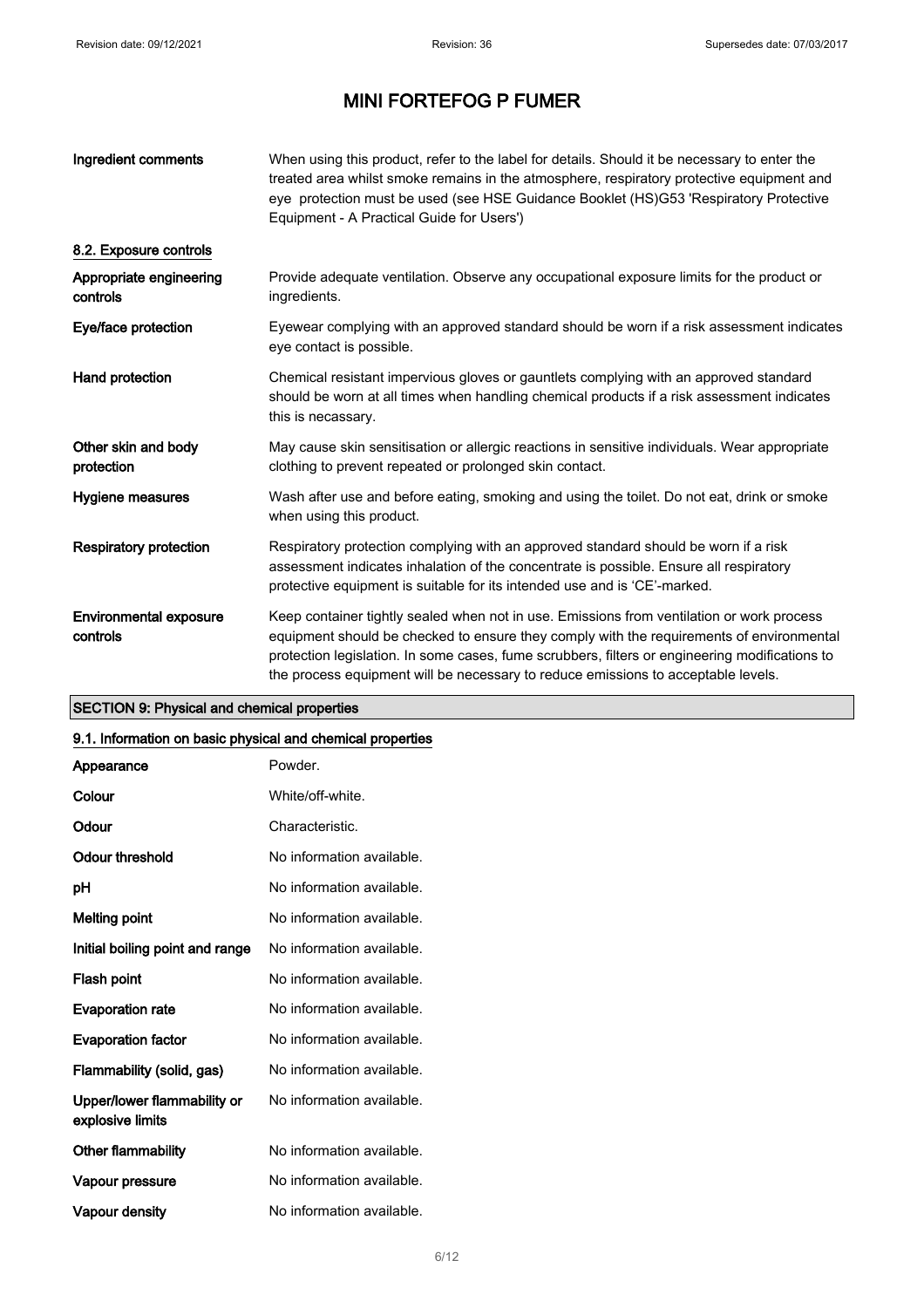| <b>Relative density</b>                                             | No information available.                                                                                                                                               |  |
|---------------------------------------------------------------------|-------------------------------------------------------------------------------------------------------------------------------------------------------------------------|--|
| <b>Bulk density</b>                                                 | No information available.                                                                                                                                               |  |
| Solubility(ies)                                                     | Slightly soluble in water.                                                                                                                                              |  |
| <b>Partition coefficient</b>                                        | No information available.                                                                                                                                               |  |
| Auto-ignition temperature                                           | $>130^{\circ}$ C                                                                                                                                                        |  |
| <b>Decomposition Temperature</b>                                    | No information available.                                                                                                                                               |  |
| <b>Viscosity</b>                                                    | No information available.                                                                                                                                               |  |
| <b>Explosive properties</b>                                         | No information available.                                                                                                                                               |  |
| <b>Oxidising properties</b>                                         | Does not meet the criteria for classification as oxidising.                                                                                                             |  |
| 9.2. Other information                                              |                                                                                                                                                                         |  |
| <b>SECTION 10: Stability and reactivity</b>                         |                                                                                                                                                                         |  |
| 10.1. Reactivity                                                    |                                                                                                                                                                         |  |
| Reactivity                                                          | See the other subsections of this section for further details.                                                                                                          |  |
| 10.2. Chemical stability                                            |                                                                                                                                                                         |  |
| <b>Stability</b>                                                    | Stable at normal ambient temperatures and when used as recommended. Stable under the<br>prescribed storage conditions.                                                  |  |
| 10.3. Possibility of hazardous reactions                            |                                                                                                                                                                         |  |
| Possibility of hazardous<br>reactions                               | No potentially hazardous reactions known.                                                                                                                               |  |
| 10.4. Conditions to avoid                                           |                                                                                                                                                                         |  |
| Conditions to avoid                                                 | There are no known conditions that are likely to result in a hazardous situation.                                                                                       |  |
| 10.5. Incompatible materials                                        |                                                                                                                                                                         |  |
| Materials to avoid                                                  | No specific material or group of materials is likely to react with the product to produce a<br>hazardous situation.                                                     |  |
| 10.6. Hazardous decomposition products                              |                                                                                                                                                                         |  |
| Hazardous decomposition<br>products                                 | Does not decompose when used and stored as recommended. Thermal decomposition or<br>combustion products may include the following substances: Harmful gases or vapours. |  |
| <b>SECTION 11: Toxicological information</b>                        |                                                                                                                                                                         |  |
| 11.1. Information on toxicological effects                          |                                                                                                                                                                         |  |
| <b>Toxicological effects</b>                                        | Oral LD50 (rat) 554 mg/kg Permethrin; Inhalation LC50 (rat) >4.638 mg/l Permethrin;<br>Oral LD50 (rat) 1200 mg/kg Potassium Chlorate.                                   |  |
| Acute toxicity - oral<br>Notes (oral LD <sub>50</sub> )             | Based on available data the classification criteria are not met.                                                                                                        |  |
| Acute toxicity - dermal                                             |                                                                                                                                                                         |  |
| Notes (dermal LD <sub>50</sub> )                                    | Based on available data the classification criteria are not met.                                                                                                        |  |
| Acute toxicity - inhalation<br>Notes (inhalation LC <sub>50</sub> ) | Based on available data the classification criteria are not met.                                                                                                        |  |
| Skin corrosion/irritation<br>Animal data                            | Based on available data the classification criteria are not met.                                                                                                        |  |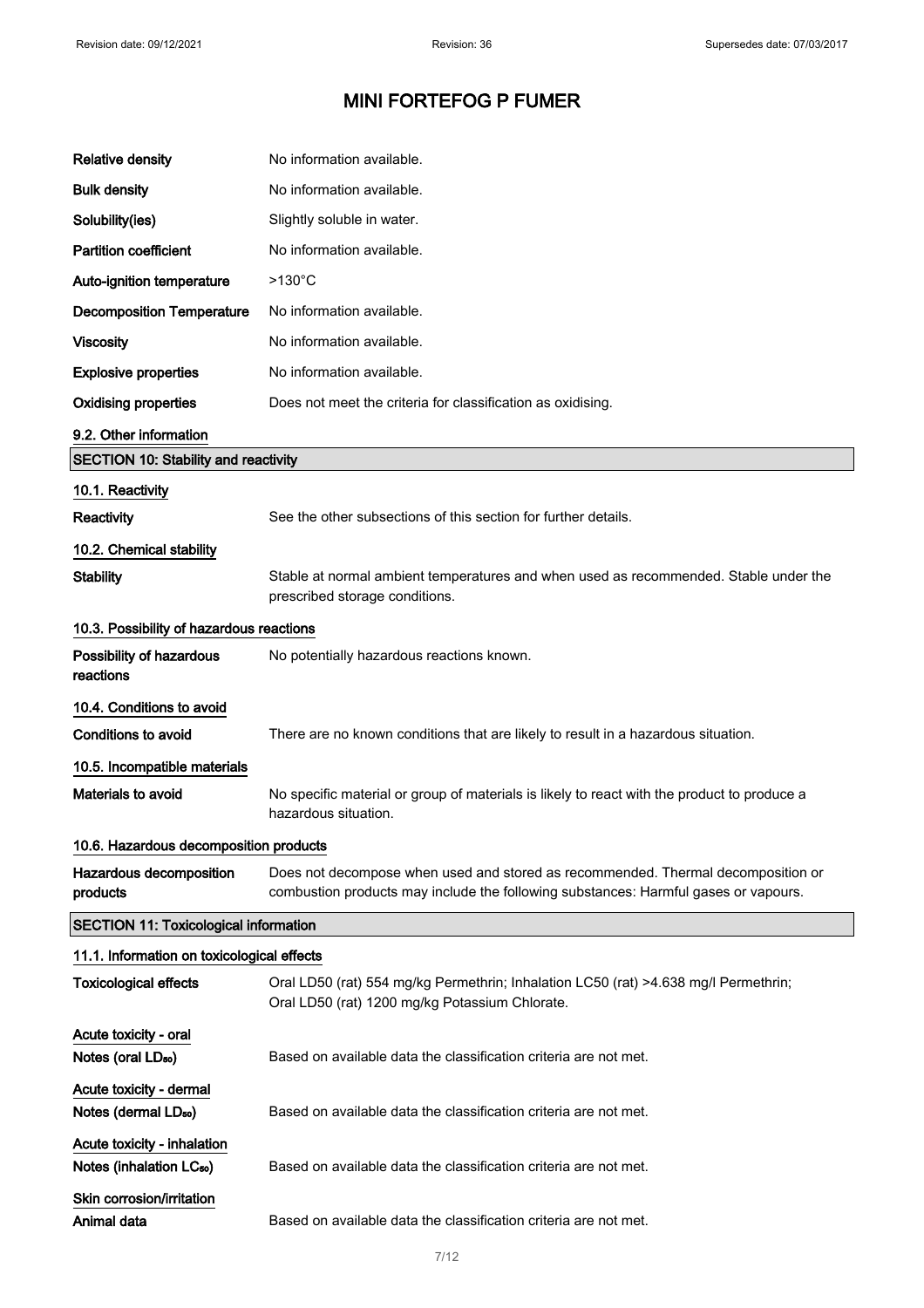| Serious eye damage/irritation<br>Serious eye damage/irritation       | Based on available data the classification criteria are not met.                                                                                       |
|----------------------------------------------------------------------|--------------------------------------------------------------------------------------------------------------------------------------------------------|
| <b>Respiratory sensitisation</b><br><b>Respiratory sensitisation</b> | Based on available data the classification criteria are not met.                                                                                       |
| <b>Skin sensitisation</b><br><b>Skin sensitisation</b>               | May cause skin sensitisation or allergic reactions in sensitive individuals.                                                                           |
| Germ cell mutagenicity<br>Genotoxicity - in vitro                    | Based on available data the classification criteria are not met.                                                                                       |
| Carcinogenicity<br>Carcinogenicity                                   | Based on available data the classification criteria are not met.                                                                                       |
| <b>IARC</b> carcinogenicity                                          | None of the ingredients are listed or exempt.                                                                                                          |
| Reproductive toxicity<br>Reproductive toxicity - fertility           | Based on available data the classification criteria are not met.                                                                                       |
| Reproductive toxicity -<br>development                               | Based on available data the classification criteria are not met.                                                                                       |
| Specific target organ toxicity - single exposure                     |                                                                                                                                                        |
| STOT - single exposure                                               | Not classified as a specific target organ toxicant after a single exposure.                                                                            |
| Specific target organ toxicity - repeated exposure                   |                                                                                                                                                        |
| STOT - repeated exposure                                             | Not classified as a specific target organ toxicant after repeated exposure.                                                                            |
| <b>Aspiration hazard</b><br>Aspiration hazard                        | Not relevant. Solid.                                                                                                                                   |
| <b>General information</b>                                           | The severity of the symptoms described will vary dependent on the concentration and the<br>length of exposure.                                         |
| Inhalation                                                           | No specific symptoms known.                                                                                                                            |
| Ingestion                                                            | May cause sensitisation or allergic reactions in sensitive individuals.                                                                                |
| Skin contact                                                         | May cause skin sensitisation or allergic reactions in sensitive individuals. Prolonged contact<br>may cause dryness of the skin.                       |
| Eye contact                                                          | No specific symptoms known.                                                                                                                            |
| Route of exposure                                                    | Ingestion Inhalation Skin and/or eye contact                                                                                                           |
| <b>Target organs</b>                                                 | No specific target organs known.                                                                                                                       |
| <b>Medical considerations</b>                                        | Skin disorders and allergies.                                                                                                                          |
| <b>SECTION 12: Ecological information</b>                            |                                                                                                                                                        |
| Ecotoxicity                                                          | The product contains a substance which is very toxic to aquatic organisms and which may<br>cause long-term adverse effects in the aquatic environment. |
| 12.1. Toxicity                                                       |                                                                                                                                                        |
| <b>Toxicity</b>                                                      | Aquatic Acute 1 - H400 Very toxic to aquatic life. Aquatic Chronic 1 - H410 Very toxic to<br>aquatic life with long lasting effects.                   |
| Acute aquatic toxicity                                               |                                                                                                                                                        |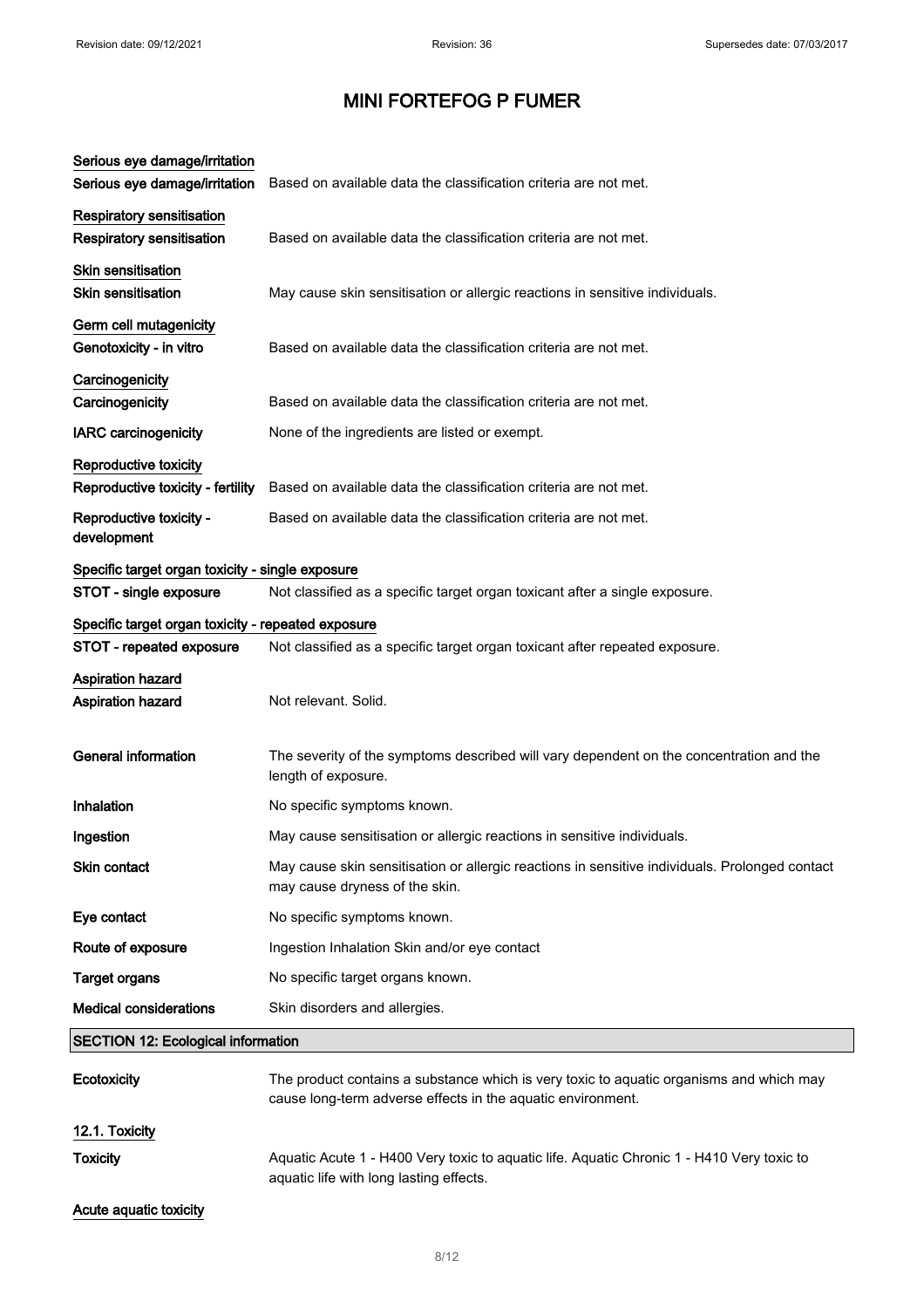| Acute toxicity - fish                      | LC <sub>50</sub> , 96 hours: 0.0076 mg/l, Fish                                                                                                                                                                                                                                                                                                                                                                                                                                                                            |
|--------------------------------------------|---------------------------------------------------------------------------------------------------------------------------------------------------------------------------------------------------------------------------------------------------------------------------------------------------------------------------------------------------------------------------------------------------------------------------------------------------------------------------------------------------------------------------|
| Acute toxicity - aquatic<br>invertebrates  | EC <sub>50</sub> , 48 hours: 0.00017 mg/l, Daphnia magna                                                                                                                                                                                                                                                                                                                                                                                                                                                                  |
|                                            | Acute toxicity - aquatic plants IC <sub>50</sub> , 72 hours: 0.497 mg/l, Algae                                                                                                                                                                                                                                                                                                                                                                                                                                            |
| 12.2. Persistence and degradability        |                                                                                                                                                                                                                                                                                                                                                                                                                                                                                                                           |
|                                            | Persistence and degradability The degradability of the product is not known.                                                                                                                                                                                                                                                                                                                                                                                                                                              |
| 12.3. Bioaccumulative potential            |                                                                                                                                                                                                                                                                                                                                                                                                                                                                                                                           |
| <b>Bioaccumulative potential</b>           | No data available on bioaccumulation.                                                                                                                                                                                                                                                                                                                                                                                                                                                                                     |
| <b>Partition coefficient</b>               | No information available.                                                                                                                                                                                                                                                                                                                                                                                                                                                                                                 |
| 12.4. Mobility in soil                     |                                                                                                                                                                                                                                                                                                                                                                                                                                                                                                                           |
| <b>Mobility</b>                            | No data available.                                                                                                                                                                                                                                                                                                                                                                                                                                                                                                        |
| 12.5. Results of PBT and vPvB assessment   |                                                                                                                                                                                                                                                                                                                                                                                                                                                                                                                           |
| 12.6. Other adverse effects                |                                                                                                                                                                                                                                                                                                                                                                                                                                                                                                                           |
| Other adverse effects                      | None known.                                                                                                                                                                                                                                                                                                                                                                                                                                                                                                               |
| <b>Toxicity of ingredients</b>             |                                                                                                                                                                                                                                                                                                                                                                                                                                                                                                                           |
| <b>SECTION 13: Disposal considerations</b> |                                                                                                                                                                                                                                                                                                                                                                                                                                                                                                                           |
| 13.1. Waste treatment methods              |                                                                                                                                                                                                                                                                                                                                                                                                                                                                                                                           |
| <b>General information</b>                 | The generation of waste should be minimised or avoided wherever possible. Reuse or recycle<br>products wherever possible. This material and its container must be disposed of in a safe<br>way. When handling waste, the safety precautions applying to handling of the product should<br>be considered. Care should be taken when handling emptied containers that have not been<br>thoroughly cleaned or rinsed out. Empty containers or liners may retain some product<br>residues and hence be potentially hazardous. |
| <b>Disposal methods</b>                    | Do not empty into drains. Dispose of surplus products and those that cannot be recycled via a<br>licensed waste disposal contractor. Waste, residues, empty containers, discarded work<br>clothes and contaminated cleaning materials should be collected in designated containers,<br>labelled with their contents. Incineration or landfill should only be considered when recycling is<br>not feasible.                                                                                                                |
| <b>Waste class</b>                         | Waste disposal key number from EWC is 20 01 19 (Pesticides)                                                                                                                                                                                                                                                                                                                                                                                                                                                               |
| <b>SECTION 14: Transport information</b>   |                                                                                                                                                                                                                                                                                                                                                                                                                                                                                                                           |
| 14.1. UN number                            |                                                                                                                                                                                                                                                                                                                                                                                                                                                                                                                           |
| UN No. (ADR/RID)                           | 3077                                                                                                                                                                                                                                                                                                                                                                                                                                                                                                                      |
| UN No. (IMDG)                              | 3077                                                                                                                                                                                                                                                                                                                                                                                                                                                                                                                      |
| UN No. (ICAO)                              | 3077                                                                                                                                                                                                                                                                                                                                                                                                                                                                                                                      |
| UN No. (ADN)                               | 3077                                                                                                                                                                                                                                                                                                                                                                                                                                                                                                                      |
| 14.2. UN proper shipping name              |                                                                                                                                                                                                                                                                                                                                                                                                                                                                                                                           |
| Proper shipping name<br>(ADR/RID)          | ENVIRONMENTALLY HAZARDOUS SUBSTANCE, SOLID, N.O.S. (CONTAINS<br>PERMETHRIN, POTASSIUM CHLORATE)                                                                                                                                                                                                                                                                                                                                                                                                                           |
|                                            | Proper shipping name (IMDG) ENVIRONMENTALLY HAZARDOUS SUBSTANCE, SOLID, N.O.S. (CONTAINS<br>PERMETHRIN, POTASSIUM CHLORATE)                                                                                                                                                                                                                                                                                                                                                                                               |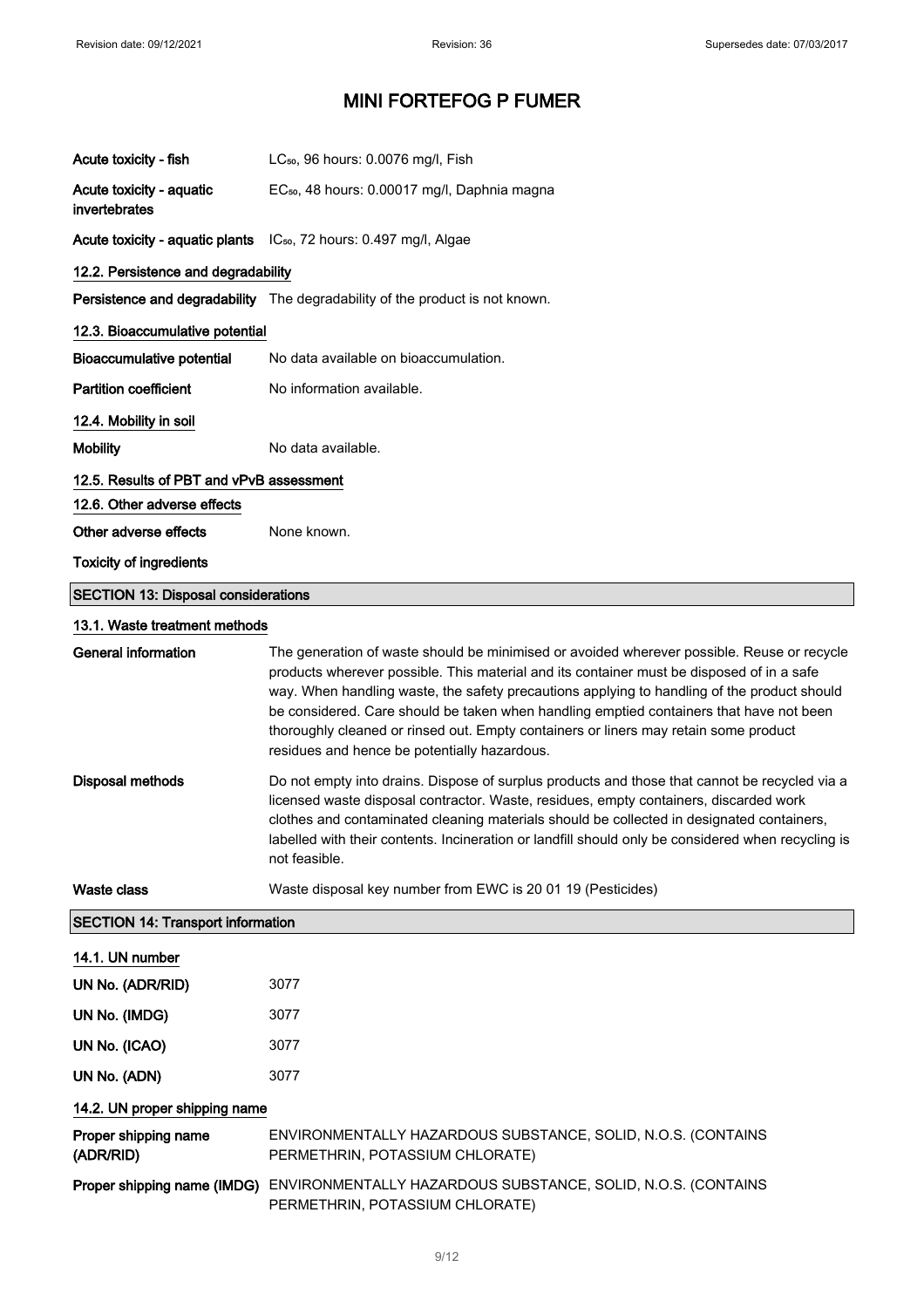| Proper shipping name (ICAO) ENVIRONMENTALLY HAZARDOUS SUBSTANCE, SOLID, N.O.S. (CONTAINS |
|------------------------------------------------------------------------------------------|
| PERMETHRIN, POTASSIUM CHLORATE)                                                          |

Proper shipping name (ADN) ENVIRONMENTALLY HAZARDOUS SUBSTANCE, SOLID, N.O.S. (CONTAINS PERMETHRIN, POTASSIUM CHLORATE)

#### 14.3. Transport hazard class(es)

| <b>ADR/RID class</b>        | я  |
|-----------------------------|----|
| ADR/RID classification code | м7 |
| ADR/RID label               | Й  |
| <b>IMDG class</b>           | Й  |
| ICAO class/division         | Й  |
| ADN class                   | 9  |
|                             |    |

#### Transport labels

$$
\langle \prod_{\mathbf{y}} \mathbf{y}
$$

| 14.4. Packing group |  |  |
|---------------------|--|--|
| Ш                   |  |  |
| Ш                   |  |  |
| Ш                   |  |  |
| Ш                   |  |  |
|                     |  |  |

### 14.5. Environmental hazards

Environmentally hazardous substance/marine pollutant



### 14.6. Special precautions for user

| 3     |
|-------|
| 27    |
| 90    |
| $(-)$ |
|       |

### 14.7. Transport in bulk according to Annex II of MARPOL and the IBC Code

Transport in bulk according to Not applicable. Annex II of MARPOL 73/78 and the IBC Code

SECTION 15: Regulatory information

15.1. Safety, health and environmental regulations/legislation specific for the substance or mixture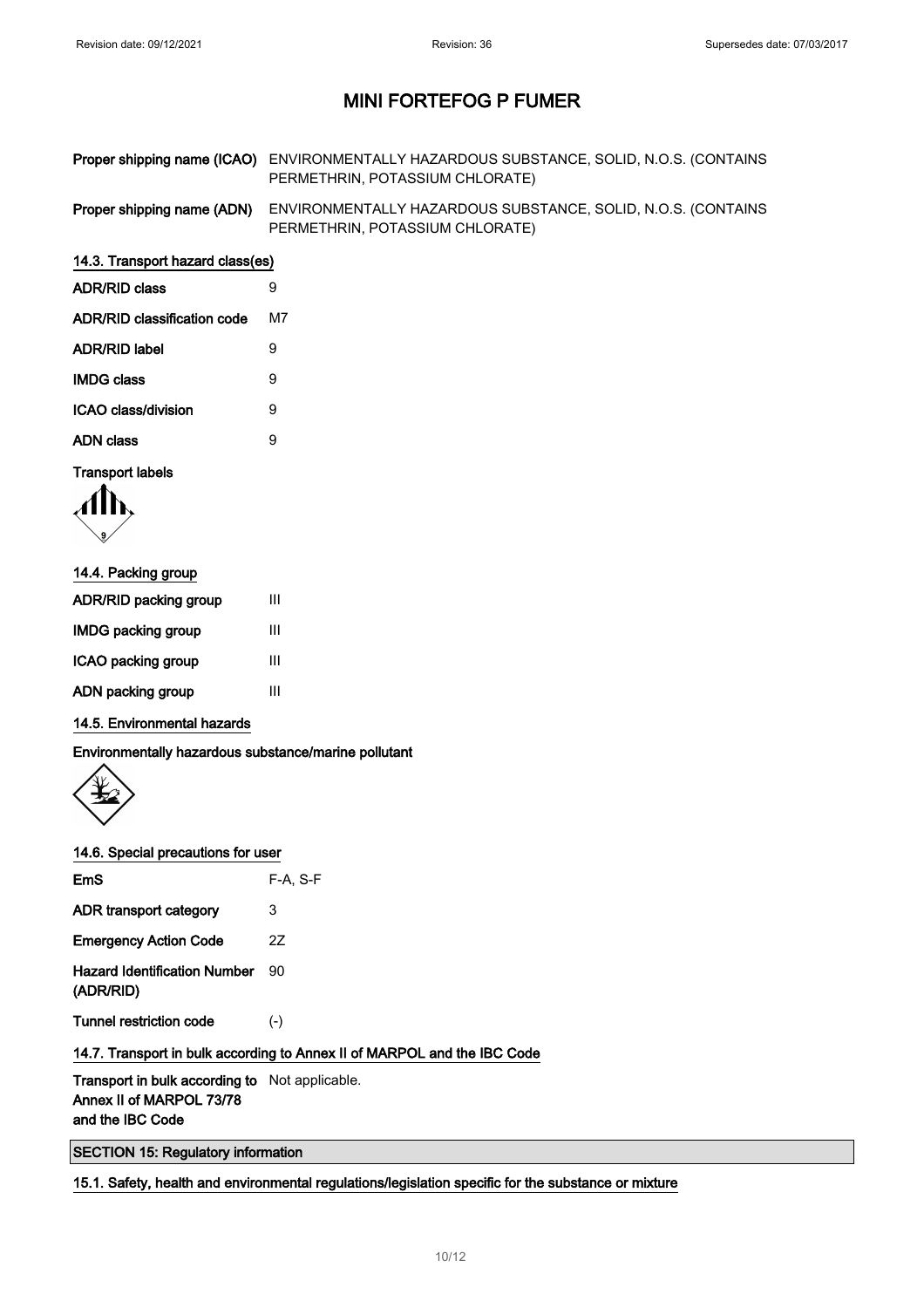| <b>National regulations</b> | Authorisation number: PCS 94546<br>Health and Safety at Work etc. Act 1974 (as amended).<br>EH40/2005 Workplace exposure limits.<br>The Carriage of Dangerous Goods and Use of Transportable Pressure Equipment<br>Regulations 2009 (SI 2009 No. 1348) (as amended) ["CDG 2009"].                                                                                                                                                                                    |
|-----------------------------|----------------------------------------------------------------------------------------------------------------------------------------------------------------------------------------------------------------------------------------------------------------------------------------------------------------------------------------------------------------------------------------------------------------------------------------------------------------------|
| EU legislation              | Regulation (EC) No 1907/2006 of the European Parliament and of the Council of 18<br>December 2006 concerning the Registration, Evaluation, Authorisation and Restriction of<br>Chemicals (REACH) (as amended).<br>Commission Regulation (EU) No 2015/830 of 28 May 2015.<br>Regulation (EC) No 1272/2008 of the European Parliament and of the Council of 16<br>December 2008 on classification, labelling and packaging of substances and mixtures (as<br>amended). |

### 15.2. Chemical safety assessment

No chemical safety assessment has been carried out.

### Inventories

#### EU - EINECS/ELINCS

None of the ingredients are listed or exempt.

### SECTION 16: Other information

| Abbreviations and acronyms<br>used in the safety data sheet                   | ADR: European Agreement concerning the International Carriage of Dangerous Goods by<br>Road.<br>ADN: European Agreement concerning the International Carriage of Dangerous Goods by<br>Inland Waterways.<br>RID: European Agreement concerning the International Carriage of Dangerous Goods by<br>Rail.<br>IATA: International Air Transport Association.<br>ICAO: Technical Instructions for the Safe Transport of Dangerous Goods by Air.<br>IMDG: International Maritime Dangerous Goods.<br>CAS: Chemical Abstracts Service.<br>ATE: Acute Toxicity Estimate.<br>LC <sub>50</sub> : Lethal Concentration to 50 % of a test population.<br>LD <sub>50</sub> : Lethal Dose to 50% of a test population (Median Lethal Dose).<br>EC <sub>50</sub> : 50% of maximal Effective Concentration.<br>PBT: Persistent, Bioaccumulative and Toxic substance.<br>vPvB: Very Persistent and Very Bioaccumulative. |
|-------------------------------------------------------------------------------|-----------------------------------------------------------------------------------------------------------------------------------------------------------------------------------------------------------------------------------------------------------------------------------------------------------------------------------------------------------------------------------------------------------------------------------------------------------------------------------------------------------------------------------------------------------------------------------------------------------------------------------------------------------------------------------------------------------------------------------------------------------------------------------------------------------------------------------------------------------------------------------------------------------|
| <b>Classification abbreviations</b><br>and acronyms                           | Skin Sens. = Skin sensitisation<br>Aquatic Acute = Hazardous to the aquatic environment (acute)<br>Aquatic Chronic = Hazardous to the aquatic environment (chronic)                                                                                                                                                                                                                                                                                                                                                                                                                                                                                                                                                                                                                                                                                                                                       |
| <b>General information</b>                                                    | The information contained in this Safety Data Sheet is believed to be true and correct, as of<br>the issue date. The accuracy and completeness of this information and any<br>recommendations, or suggestions are made without warranty or guarantee. Since the<br>conditions of use are beyond the control of our company, it is the responsibility of the user to<br>determine the conditions of safe use for this product.                                                                                                                                                                                                                                                                                                                                                                                                                                                                             |
| <b>Classification procedures</b><br>according to Regulation (EC)<br>1272/2008 | Skin Sens. 1 - H317: : Calculation method. Aquatic Acute 1 - H400: Aquatic Chronic 1 - H410:<br>: Calculation method.                                                                                                                                                                                                                                                                                                                                                                                                                                                                                                                                                                                                                                                                                                                                                                                     |
| <b>Training advice</b>                                                        | Only trained personnel should use this material.                                                                                                                                                                                                                                                                                                                                                                                                                                                                                                                                                                                                                                                                                                                                                                                                                                                          |
| <b>Revision date</b>                                                          | 09/12/2021                                                                                                                                                                                                                                                                                                                                                                                                                                                                                                                                                                                                                                                                                                                                                                                                                                                                                                |